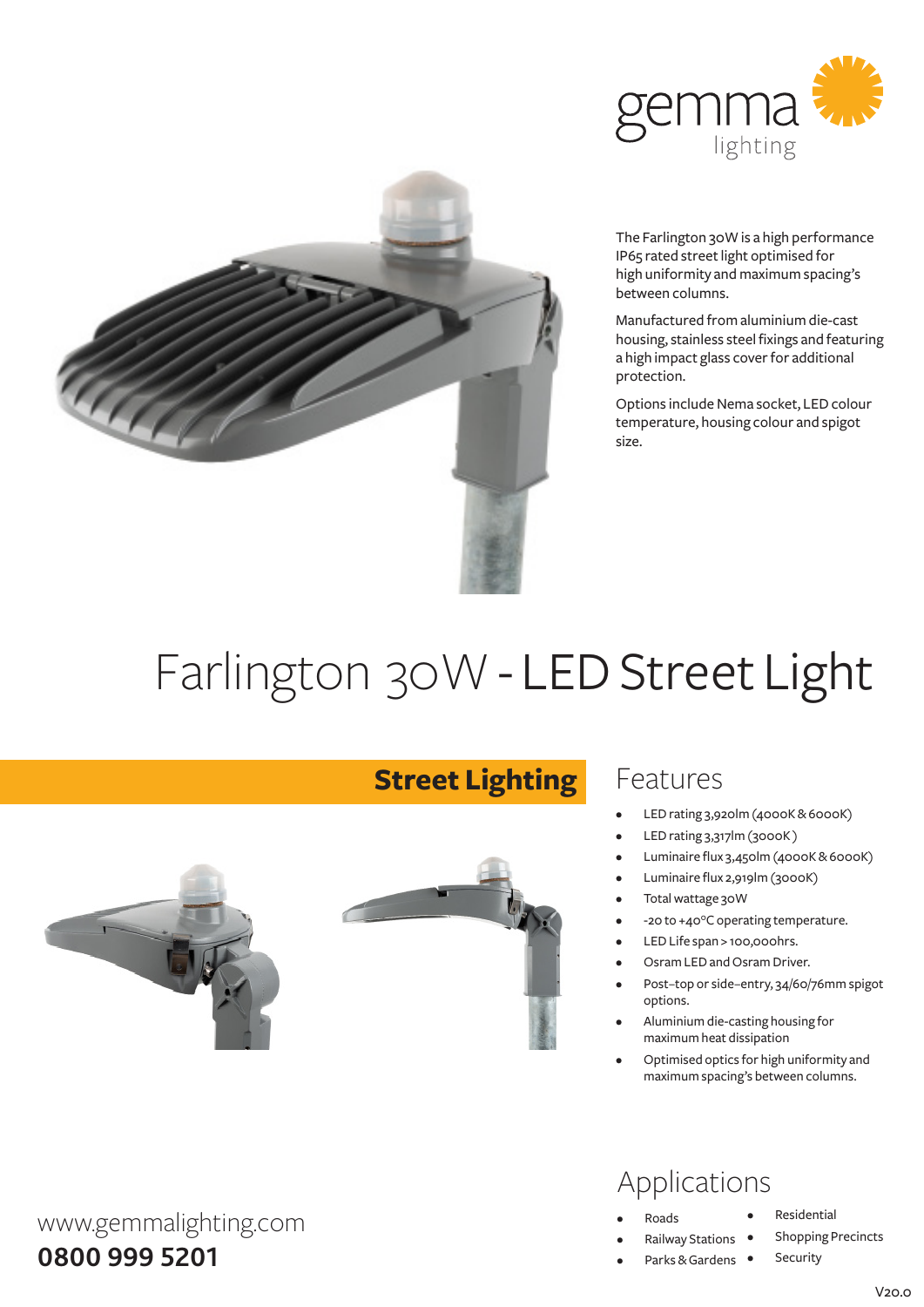

### **Specifications**

Farlington 30W

| <b>Item Number</b>                 | <b>Description</b>                                 | Light Source | LED Rating (Im) | Total Wattage(W) | Colour Name | CCT (K) | $\overline{\mathbf{g}}$ | Voltage | Drive Current | Luminaire Flux (Im) | Luminaire Efficacy (Im/W) | kg<br>K | Unit Colour | Spigot Size (mm) |
|------------------------------------|----------------------------------------------------|--------------|-----------------|------------------|-------------|---------|-------------------------|---------|---------------|---------------------|---------------------------|---------|-------------|------------------|
| <b>Standard-6K</b>                 |                                                    |              |                 |                  |             |         |                         |         |               |                     |                           |         |             |                  |
| F30-A5C-00G-34                     | Farlington-30W-LED-AC-6K-Std-Grey-34mm             | LED          | 3,920           | 30               | <b>CW</b>   | 6K      | Ra>70                   | 220-240 | 525           | 3,450               | 115                       | 6.0     | Grey        | 34               |
| F30-A5C-00G-60                     | Farlington-30W-LED-AC-6K-Std-Grey-60mm             | LED          | 3,920           | 30 <sup>°</sup>  | <b>CW</b>   | 6K      | Ra>70                   | 220-240 | 525           | 3,450               | 115                       | 6.0     | Grey        | 60               |
| F30-A5C-00G-76                     | Farlington-30W-LED-AC-6K-Std-Grey-76mm             | LED          | 3,920           | 30               | <b>CW</b>   | 6K      | Ra>70                   | 220-240 | 525           | 3,450               | 115                       | 6.0     | Grey        | 76               |
| Standard - 4K                      |                                                    |              |                 |                  |             |         |                         |         |               |                     |                           |         |             |                  |
| F30-A5N-00G-34                     | Farlington-30W-LED-AC-4K-Std-Grey-34mm             | LED          | 3,920           | 30               | <b>NW</b>   | 4K      | Ra>70                   | 220-240 | 525           | 3,450               | 115                       | 6.0     | Grey        | 34               |
| F30-A5N-00G-60                     | Farlington-30W-LED-AC-4K-Std-Grey-60mm             | LED          | 3,920           | 30 <sup>°</sup>  | <b>NW</b>   | 4K      | Ra>70                   | 220-240 | 525           | 3,450               | 115                       | 6.0     | Grey        | 60               |
| F30-A5N-00G-76                     | Farlington-30W-LED-AC-4K-Std-Grey-76mm             | LED          | 3,920           | 30               | <b>NW</b>   | 4К      | Ra>70                   | 220-240 | 525           | 3,450               | 115                       | 6.0     | Grey        | 76               |
| Standard - 3K                      |                                                    |              |                 |                  |             |         |                         |         |               |                     |                           |         |             |                  |
| F30-A5W-00G-34                     | Farlington-30W-LED-AC-3K-Std-Grey-34mm             | LED          | 3,317           | 30               | <b>WW</b>   | зK      | Ra>8o                   | 220-240 | 525           | 2,919               | 97                        | 6.0     | Grey        | 34               |
| F30-A5W-00G-60                     | Farlington-30W-LED-AC-3K-Std-Grey-60mm             | LED          | 3,317           | 30 <sup>°</sup>  | <b>WW</b>   | 3K      | Ra > 80                 | 220-240 | 525           | 2,919               | 97                        | 6.0     | Grey        | 60               |
| F30-A5W-00G-76                     | Farlington-30W-LED-AC-3K-Std-Grey-76mm             | LED          | 3,317           | 30               | <b>WW</b>   | 3K      | Ra>8o                   | 220-240 | 525           | 2,919               | 97                        | 6.0     | Grey        | 76               |
| <b>Standard - Nema Socket - 6K</b> |                                                    |              |                 |                  |             |         |                         |         |               |                     |                           |         |             |                  |
| F30-A5C-05G-34                     | Farlington-30W-LED-AC-6K-Std-Nema Socket-Grey-34mm | LED          | 3,920           | 30               | <b>CW</b>   | 6K      | Ra>70                   | 220-240 | 525           | 3,450               | 115                       | 6.0     | Grey        | 34               |
| F30-A5C-05G-60                     | Farlington-30W-LED-AC-6K-Std-Nema Socket-Grey-60mm | LED          | 3,920           | 30               | <b>CW</b>   | 6K      | Ra>70                   | 220-240 | 525           | 3,450               | 115                       | 6.0     | Grey        | 60               |
| F30-A5C-05G-76                     | Farlington-30W-LED-AC-6K-Std-Nema Socket-Grey-76mm | <b>LED</b>   | 3,920           | 30               | CW          | 6K      | Ra>70                   | 220-240 | 525           | 3,450               | 115                       | 6.0     | Grey        | 76               |
| <b>Standard - Nema Socket - 4K</b> |                                                    |              |                 |                  |             |         |                         |         |               |                     |                           |         |             |                  |
| F30-A5N-05G-34                     | Farlington-30W-LED-AC-4K-Std-Nema Socket-Grey-34mm | LED          | 3,920           | 30               | <b>NW</b>   | 4К      | Ra>70                   | 220-240 | 525           | 3,450               | 115                       | 6.O     | Grey        | 34               |
| F30-A5N-05G-60                     | Farlington-30W-LED-AC-4K-Std-Nema Socket-Grey-60mm | <b>LED</b>   | 3,920           | 30               | <b>NW</b>   | 4K      | Ra>70                   | 220-240 | 525           | 3,450               | 115                       | 6.0     | Grey        | 60               |
| F30-A5N-05G-76                     | Farlington-30W-LED-AC-4K-Std-Nema Socket-Grey-76mm | LED          | 3,920           | 30               | <b>NW</b>   | 4K      | Ra>70                   | 220-240 | 525           | 3,450               | 115                       | 6.0     | Grey        | 76               |

## www.gemmalighting.com